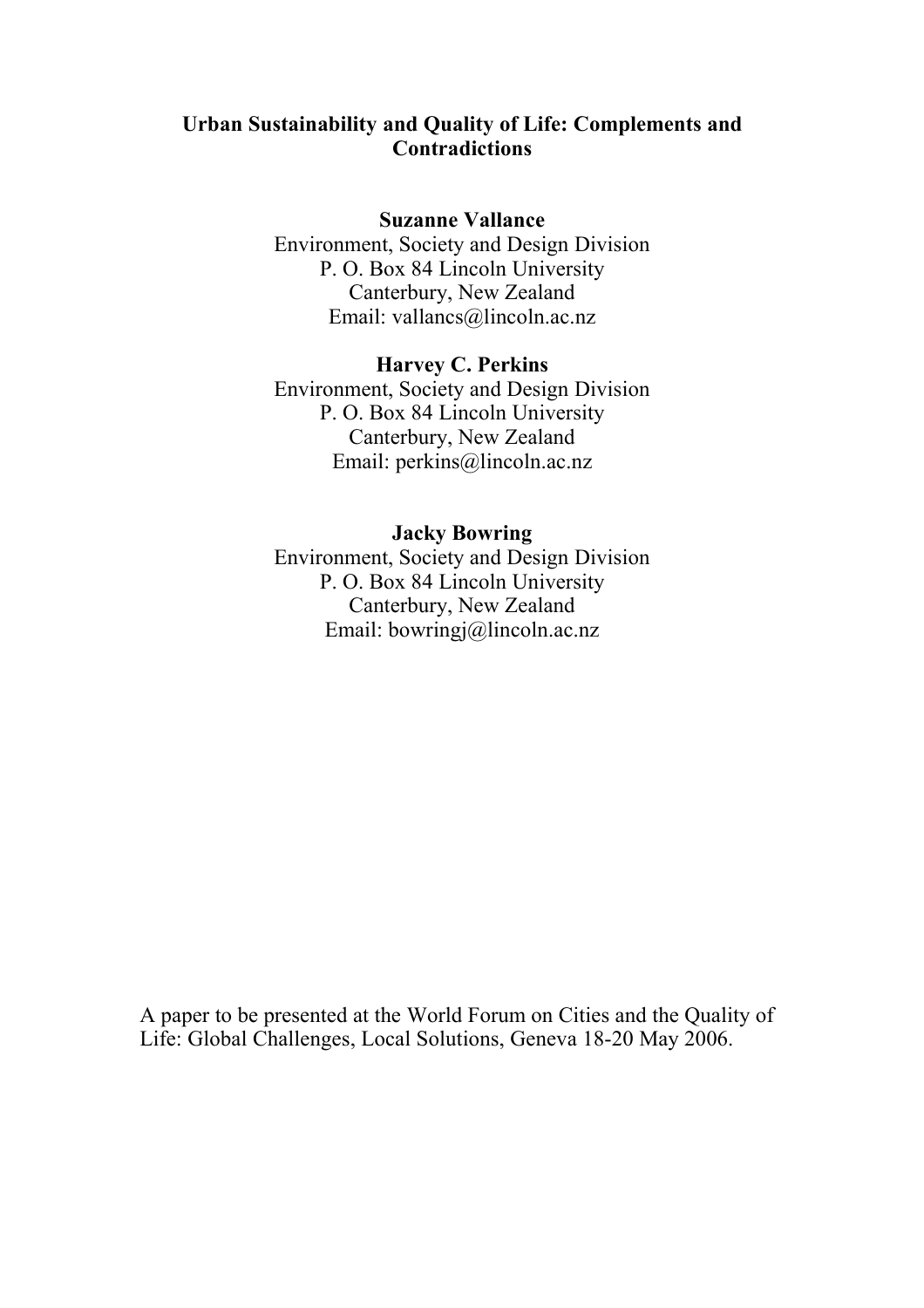# **Urban Sustainability and Quality of Life: Complements and Contradictions**

#### *Abstract*

Urban sustainability is an increasingly ubiquitous term littering all manner of policy documents and promotional material. As an ambitious attempt to address social, economic and bio-physical environmental issues it *appears* to balance philanthropic ideals, such as improving urban residents' quality of life, with environmental concern. It is often unclear exactly how this is to be achieved, however. This paper explores some of the complements and contradictions between the concepts of urban sustainability and quality of life. Based on a case study of Christchurch, New Zealand, we conclude that although the two concepts are not necessarily contradictory, 'sustainability' tends to center on bio-physical environmental issues. While this often just a simple response to the vagaries of the sustainability concept, the concern can also be cruelly misanthropic.

#### *Introduction*

Urban sustainability and its associated terms such as sustainable development and sustainable management are nothing if not ubiquitous<sup>1</sup>. As Kates, Parris and Leiserowitz (2005) have noted, the concept of sustainable development alone figures on the masthead of *Environment* magazine, is a feature of over 8,720,000 Web pages, and has been adopted enthusiastically by 'countless' programmes, organisations, and institutions. Indeed, as Netting (1993, in Stone, 2003) observed, sustainability has 'buzzed rapidly into the popular consciousness trailing clouds of positive affect'.

'Quality of life' is another term frequently adorning policy documents and vision statements. It represents an evolution of the notion of 'standards of living' made possible by the improvement in material conditions for many in 'the West', dissatisfaction with the bio-physical environmental effects of modernisation and the subsequent placement of higher order wants on the political agenda (Fischler, 2000). The standards of living approach, with its inherent minima and maxima, sat comfortably within the scientific discourse of quantification, but 'quality of life' acknowledges more tenuous, subjective elements that are qualitative in character.

Both 'sustainability' and 'quality of life' have become standard components of the discourse surrounding urban governance and urban planning. The question addressed in this paper is how the concepts of urban sustainability and quality of life complement and contradict each other in the practices of urban management and urban life more generally. Using data from a study of urban practitioners in Christchurch, New Zealand, we argue that the discourse of sustainability manifests largely as a simplistic eco-concern that is subservient primarily to economic

<sup>1</sup> In New Zealand, recent publications with this focus include: *Towards Sustainable Development*

<sup>(1992);</sup> *The Government's Approach to Sustainable Development,* (2002)*; Towards Sustainable*

*Development in New Zealand* (2002)*; People, Places, Spaces* (2002)*; The Sustainable Development for New Zealand Programme of Action* (2003)*; Urban Sustainability in New Zealand* (2003)*; The New Zealand Urban Design Protocol* (2005) *including the Action Pack* (2005)*, A Summary of the Value of Urban Design* (2005) *and Urban Design Case Studies* (2005)*.* 'Sustainability' also features in numerous pieces of legislation: The *Environment Act* (1986), the *Conservation Act* (1987), the *Resource Management Act* (1991), the *Fisheries Act* (1996), the *Hazardous Substances and New Organisms Act* (1996) and the *Energy Efficiency and Conservation Act* (2000) (Wheen, 2002), and *The Resource Management Amendment Act* (2004)*.*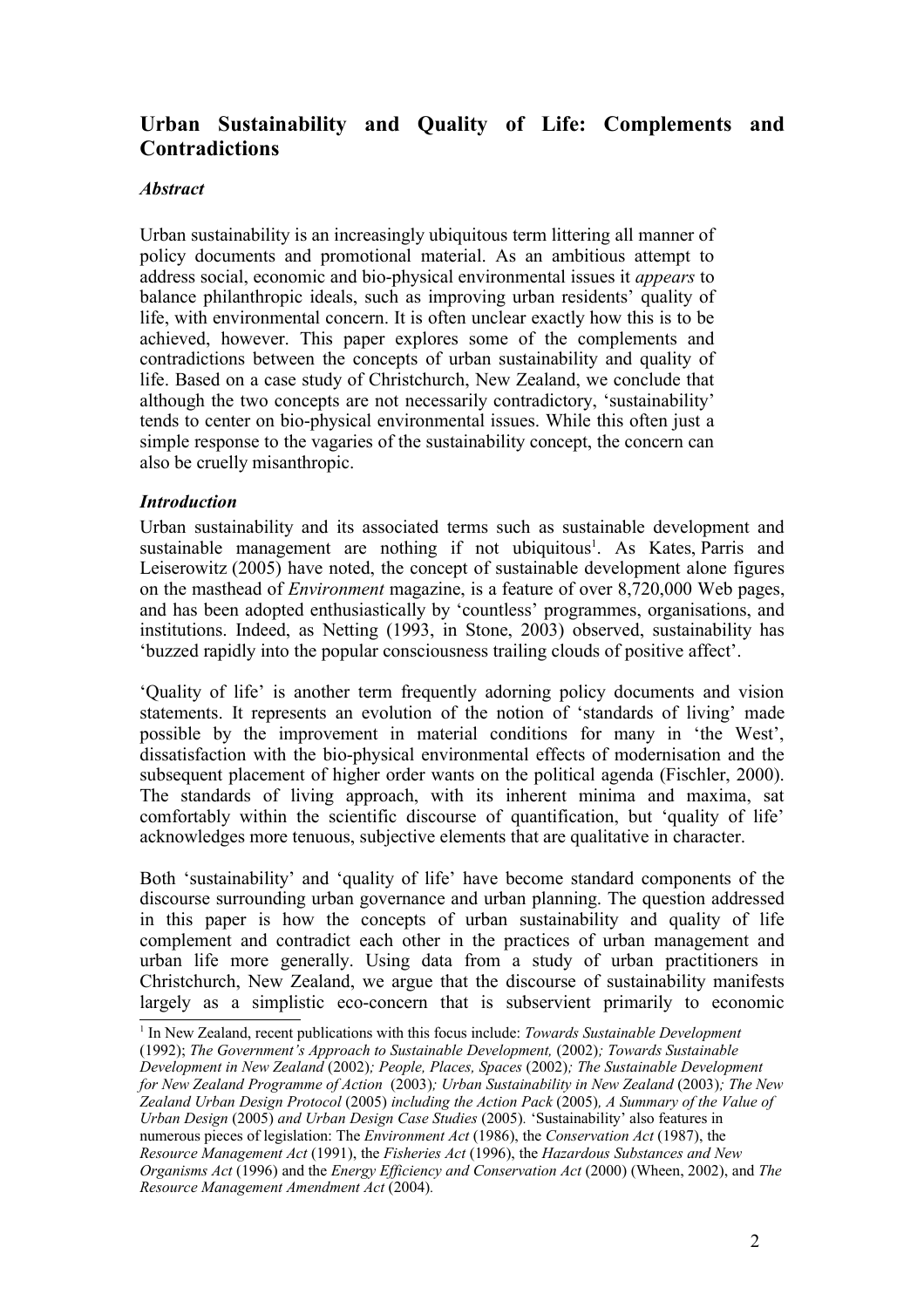imperatives. Genuine discussion about 'social sustainability' and quality of life are therefore marginalised in the discourse of urban sustainability in New Zealand.

## *Social Sustainability and Quality of Life*

The discourses of urban sustainability and quality of life are by no means interchangeable but they do have elements in common. While there is a significant literature which vehemently advocates a narrow view of sustainability and the protection of the bio-physical environment as seen in, for example, that model associated with the quantitative ecological footprint (Rees, 1997a and 1997b; Wackernagel and Yount, 2000; Willers, 1994, 2003), an increasingly common tripartite includes bio-physical, economic and social elements. Although the recognition of bio-physical environmental limits was central to the advancement of the notion of sustainable development, many works in this area, including the seminal Brundtland Report (1987), also tend to include notions of equity and justice. Since the publication of the Report, the relatively simple notion of 'sustainability as a desire to work within bio-physical environmental limits' has been expanded to include social and economic concerns. This extended version of the concept, which attempts to balance environmental, social and economic goals, has found its 'institutional home' in the UN Development Programme (Wise 2001, p. 47, but see also Roseland, 1997 and 1998; Cameron, 2000). Its expansion enabled sustainability, standards of living and quality of life to share some of the same policy spaces. It is in the context of interest in the social aspects of urban sustainability that the connections between quality of life and sustainability are most obvious.

The application of sustainability concerns to urban management has seen urban sustainability, as an abstract ideal, come to enjoy widespread endorsement and support; yet it has its critics<sup>2</sup>. Among these are academics and practitioners specifically concerned about the confusion surrounding the 'social' dimension of sustainability (Perkins and Thorns, 1999a and b, 2000, 2001; Barkin, 2000; Chiu, 2003; Redclift, 2000). Social sustainability has been addressed in three somewhat different ways, each of which can be traced to separate antecedents<sup>3</sup>. The first might be termed 'socio-cultural sustainability', and concerns the ways in which the social and cultural characteristics of cities might be maintained in the face of global connections and influences, technological innovation and issues associated with immigration, employment and other forces of change. The writers associated with this discourse are attempting to find ways of reconciling those elements of urban life which should be sustained with those that should be changed in processes of development (Kates, Parris, and Leiserowitz, 2005; Munro, 1995; Borja and Castells, 1997; Redclift, 2000).

The second strand relates more specifically to poverty and inequitable access to resources in both a global and intergenerational sense (Polese and Stren, 2000; Smail 2002; Goodwin, 2003). Harris and Goodwin (2001, p. xxvii), for example, define social sustainability as 'progress toward enabling all human beings to satisfy their essential needs, and to share fairly in all opportunities for health and education'. They also note that 'Thus defined, human development is a final goal: an end to which

<sup>2</sup> Aasen (1992); Lele and Norgaard (1996); Lele (1991); Carvalho (2001); Glasby (2002); Yanarella and Bartilow (2000); Smail (2002); Dovers and Handmer (1992); Willers (1994); Frazier (1997); Godlovitch (1998); Overton and Scheyvens (1999).

<sup>&</sup>lt;sup>3</sup> A similar schema has been proposed by Chiu (2003).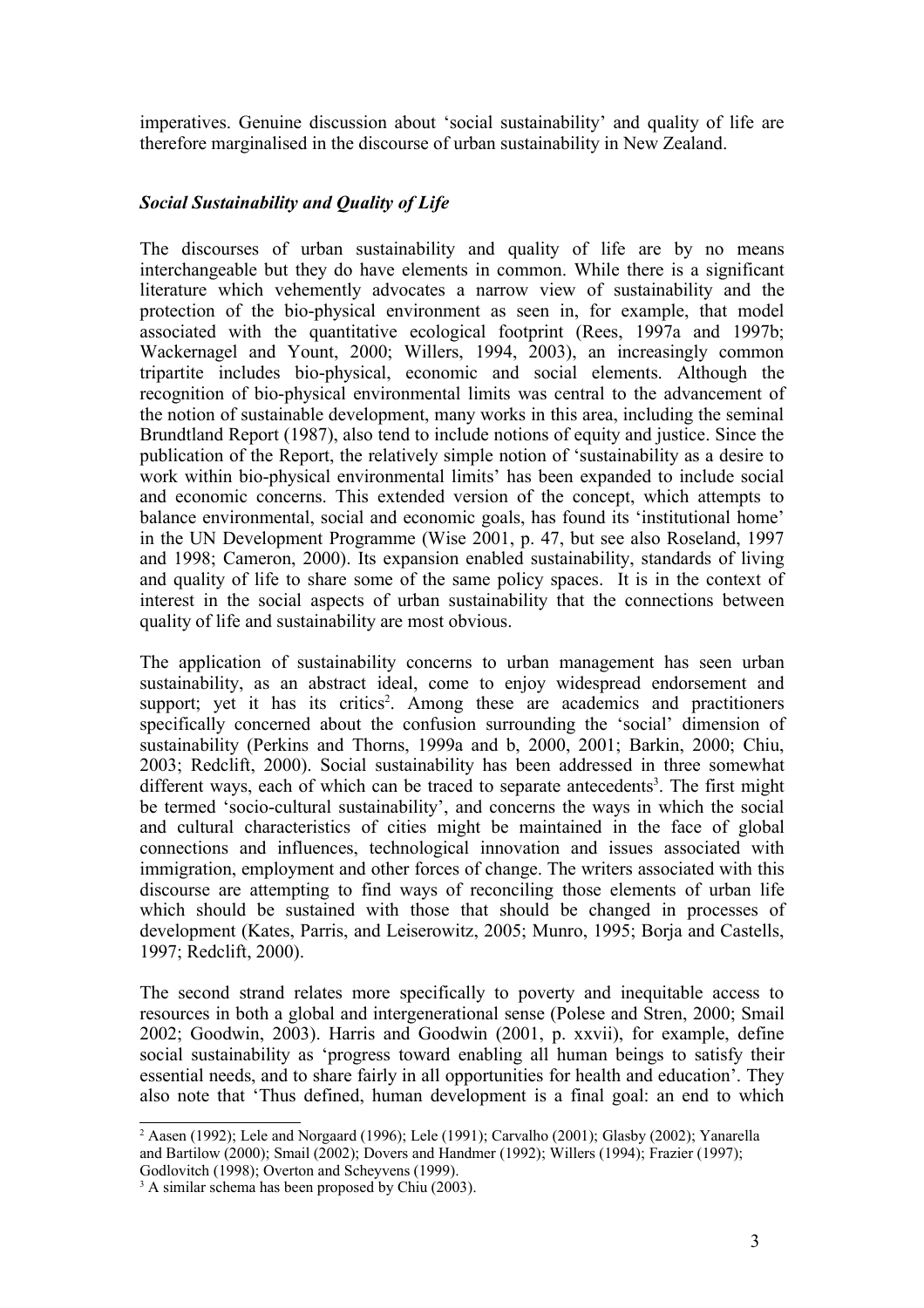other important pursuits, such as economic development, are the means'. Although the links between ecological degradation and poverty are often made (Boyce, 1995), particularly under the rubric of the so-called 'brown agenda' (Polese and Stren, 2000, p. 15), these are often presented in terms of how a healthy bio-physical environment is just one part of an approach to all-round well-being as a goal in itself. This type of social sustainability in urban areas is the focus of UNESCO's Management of Social Transformations Programme that was initiated in 1994 and which sees cities as 'arenas of accelerated social transformations' (Polese and Stren, 2000, p. ix). Cities, in this view, are key in moves towards increased solidarity, justice and equity. This thread thus elides 'social sustainability' with 'well-being' and a focus upon humanity.

The third strand talks about social sustainability in terms of how society must change in order to be more ecologically sustainable. Foladori (2005) calls this 'bridge sustainability' because the ultimate aim is bio-physical environmental, rather than social, sustainability. In this view, society needs to change, sometimes radically, rather than maintain is current patterns of behaviour. Discussion in this vein tends to centre on consumption patterns, recycling or travel habits, particularly private motor-vehicle use in developed countries and on the over-exploitation of resources in povertystricken areas (Pacione, 2001; Finco and Nijkamp, 2001; the WCED, 1987; Ackerman, 2001; O'Meara Sheehan, 2001). The consumption patterns of people in developed countries are fairly well well-documented, with strong ties to Rees' (1997a and b) notion of ecological footprints and the adverse effects of profligate lifestyles.

Much of the remaining sustainability literature addresses social concerns in a fairly cursory way and uncritically assumes that the bio-physical, economic and social aspects of sustainability are more or less easily integrated. Furthermore, in many conceptualisations, commentators assume that social sustainability, of which quality of life is part, is compatible with bio-physical and economic sustainability because it is a *consequence* of them. This environmental and economic determinism is an underlying discourse in many strategies designed to help achieve urban sustainability including New Zealand's urban design strategy, and planning movements like Smart Growth and New Urbanism. They incorporate vague references to quality of life and social sustainability whilst, in practice, focusing almost exclusively on the biophysical and material tangible aspects of the city. Writers who have identified and are critical of this trend have started to question whether the three elements of sustainability can be balanced, or whether they are not, in fact, somewhat contradictory (Farrell, 1998; Perkins and Thorns, 2000, 2001; Redclift, 2000; Vallance, Perkins, Moore, 2005).

#### *Background to the Study*

In New Zealand, both 'sustainability' and 'quality of life' have become standard components of the discourse surrounding urban governance and urban planning but is often not clear what is meant by these concepts and how, if at all, they might be operationalised. We therefore set out to answer our research question by studying how sustainability strategies were being worked out in Christchurch, New Zealand's second largest city. The city is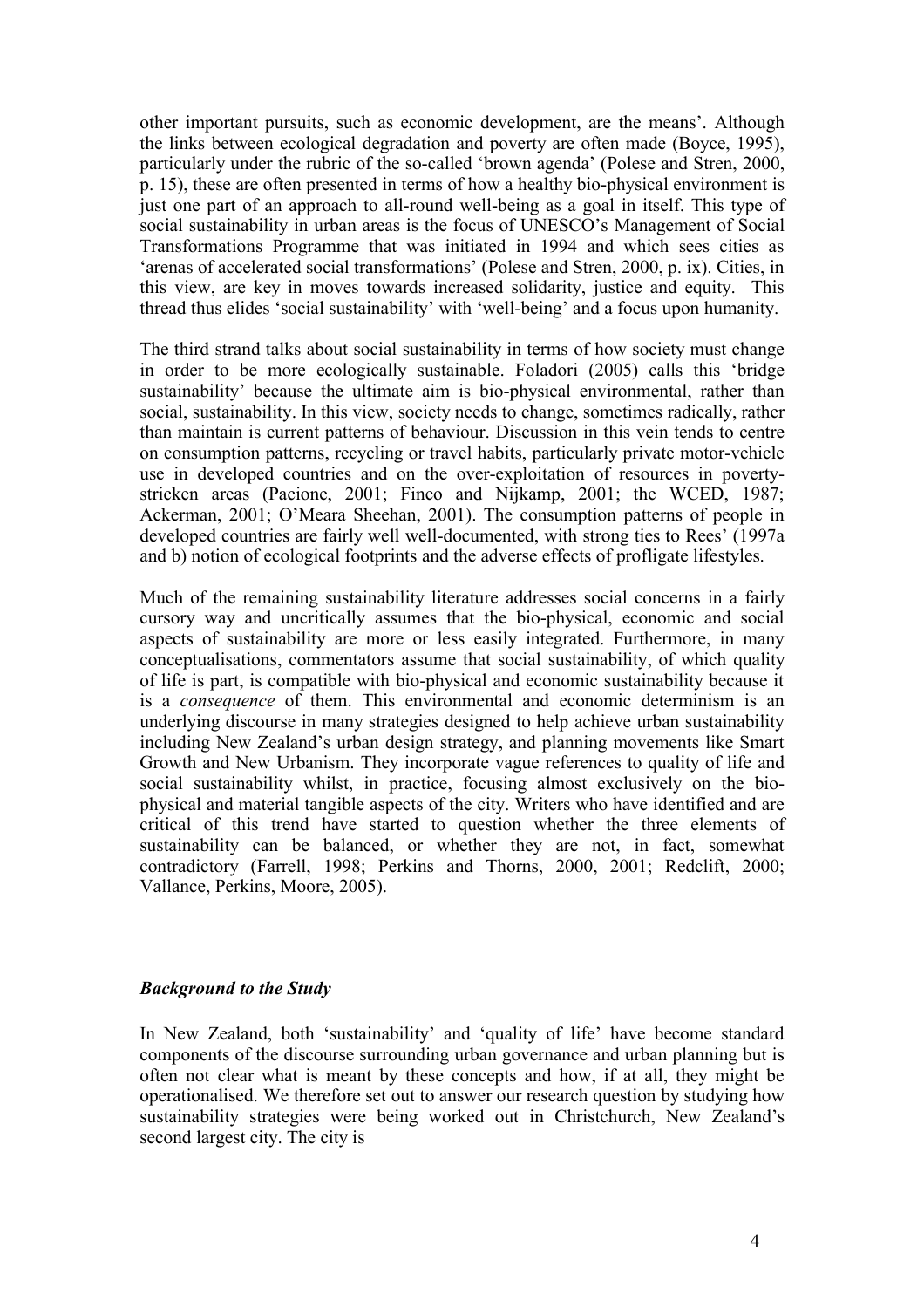located on the east coast of the South Island, has a population of approximately 325 000 people, and is part of an urban region with a population of over 400,000 residents. Christchurch, and the province of Canterbury of which it is a part, was established by British colonists in the mid 1800s and the city's most enduring image is that of the 'Garden City' for which it has won a number of international awards. Levels of homeownership are generally high with about 70 per cent of homes being owneroccupied. Home ownership rates are generally higher in the outer suburbs (as high as 90 per cent in some areas) that also have lower residential densities, and rental accommodation tends to be concentrated adjacent to the central city's four avenues and to the south and east of the city.

Christchurch covers a substantial 45,240 hectares of land. While reflecting the luxury of the low population densities that characterise New Zealand's urban areas, the flowon effects in terms of sustainability are critical, with sprawling growth making demands on land and infrastructure that are at odds with requests from some quarters to increase urban intensification. The current extensive growth patterns reflect major legislative changes and neo-liberal economic policies which have taken effect over the last 20 years.

These policies have been actively promoted by New Zealand's central government. It has undertaken a programme of restructuring, reducing the extent of state activity and re-regulated (Le Heron and Pawson, 1996) to encourage economic development. At the same time, a number of functions and responsibilities of central government have been transferred to territorial authorities and regional councils. Resource management law-reform began in January, 1988 (Memon, 1993; Wheen, 2002) and culminated in the Resource Management Act 1991 (known colloquially as the RMA), which replaced 50 laws and 20 major statutes relating to the environment (Memon and Perkins, 2000) including the Town and Country Planning Act. The goal of the Resource Management Act 'is to promote the sustainable management of natural and physical resources' where sustainable management is defined as:

Managing the use, development, and protection of natural and physical resources in a way, or at a rate, which enables people and communities to provide for their social, economic, and cultural wellbeing and for their health and safety while-

- a) Sustaining the potential of natural and physical resources (excluding minerals) to meet the reasonably foreseeable needs of future generations; and
- b) Safeguarding the life-supporting capacity of air, water, soil, and ecosystems; and
- c) Avoiding, remedying, or mitigating any adverse effects of activities on the environment (Section 5 in *Your Guide to the Resource Management Act*, 1999, p.2).

The statute is not aimed at urban management which was to be left largely to the market. The Resource Management Act is thus primarily concerned with managing the *effects* of activities rather than governing the distribution and scale of activities themselves. Within certain parameters, so long as the effects are "no more than minor", an activity is permissible and now, under the Act, potential subdivisions need only meet minimum size requirements and have a minimal effect on the bio-physical environment. Social Impact Assessments are no longer required. This new flexibility was designed to reduce development application processing times and allow for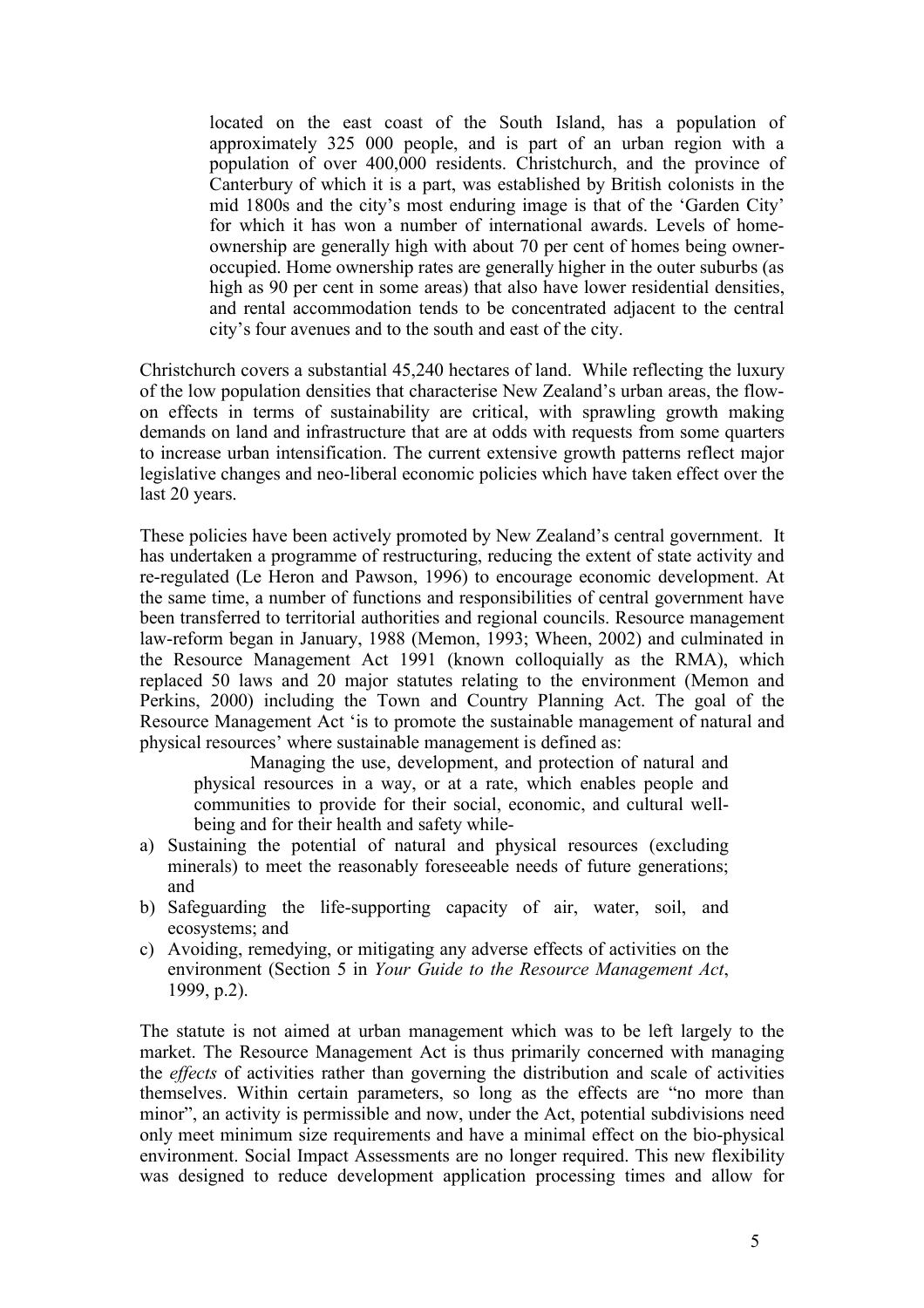increased innovation and entrepreneurship. Although this approach has its critics (Perkins and Thorns, 1999a and b, 2000, 2001, Parliamentary Commissioner for the Environment, 1998), it is consistent with the generally more liberal attitude expressed by central government in the 1980s and 1990s.

Under some pressure from urban interest groups favouring a stronger government involvement in urban management the present Labour Government has instituted a limited urban programme. It has produced an urban design strategy and legislated for the development of Long Term Council Community Plans, but it is too early to say what the effects of these strategies will be. Reminiscent of Molotch's (1976) 'city as a growth machine' metaphor, urban change is driven strongly by economic interests seeking the best opportunities for profit, ably supported by the private sector design, engineering and planning professions. Local government regulates but does not plan strategically, at least, not to any significant extent.

## *Method and results: Investigating the 'popular consciousness'*

In-depth interviews with 35 urban practitioners working as developers, architects, builders, planners and residents' association representatives showed sustainability to be a very slippery concept, one that they had trouble defining in a coherent way. The default definition can be described loosely as 'having something to do with the environment', and the conflation of 'sustainability' and 'bio-physical' was pervasive. The general difficulty with definitions and the subsequent emphasis on the biophysical environment is clearly expressed in the following quotation:

> What it means is that an area…of forest, in land use, doesn't matter what it is, whether it's water, timber, soil, whether it's social structure, infrastructure, whether it's what – it all amounts to the same thing. That what you put in place doesn't interfere with the natural course of events so that the actual land and its use becomes unsustainable. Does that help? – *Mr Friar<sup>4</sup> , Residents' Association representative*

The confusion over definitions, their implications for practice and the subsequent elevation of the bio-physical environment to a place of pre-eminence in the sustainability discourse has clearly pushed many social concerns to the periphery. This marginalisation is evident in the following excerpt from an interview with Professor Kirk, formerly a professional geographer and coastal expert, and now a politician and committee chair at the Canterbury Regional Council:

> The [regional] councillors are creatures of statute in the sense that what they can and can't do is dictated very much by law... particularly the RMA. So if I want to think about issues like intergenerational equity, I have to think about it in terms of the RMA. The RMA bothers me about that. Because I was taught that in a democracy like ours parliament proposes and the courts dispose…So what legislators should do is write a principle which can then be subject to tests in particular circumstances…So if I go to the RMA and I look at the bit that talks about sustaining the lifegiving capacity of air, water and ecosystems and so on and I ask

<sup>&</sup>lt;sup>4</sup> Pseudonyms have been used to protect the anonymity of some interviewees.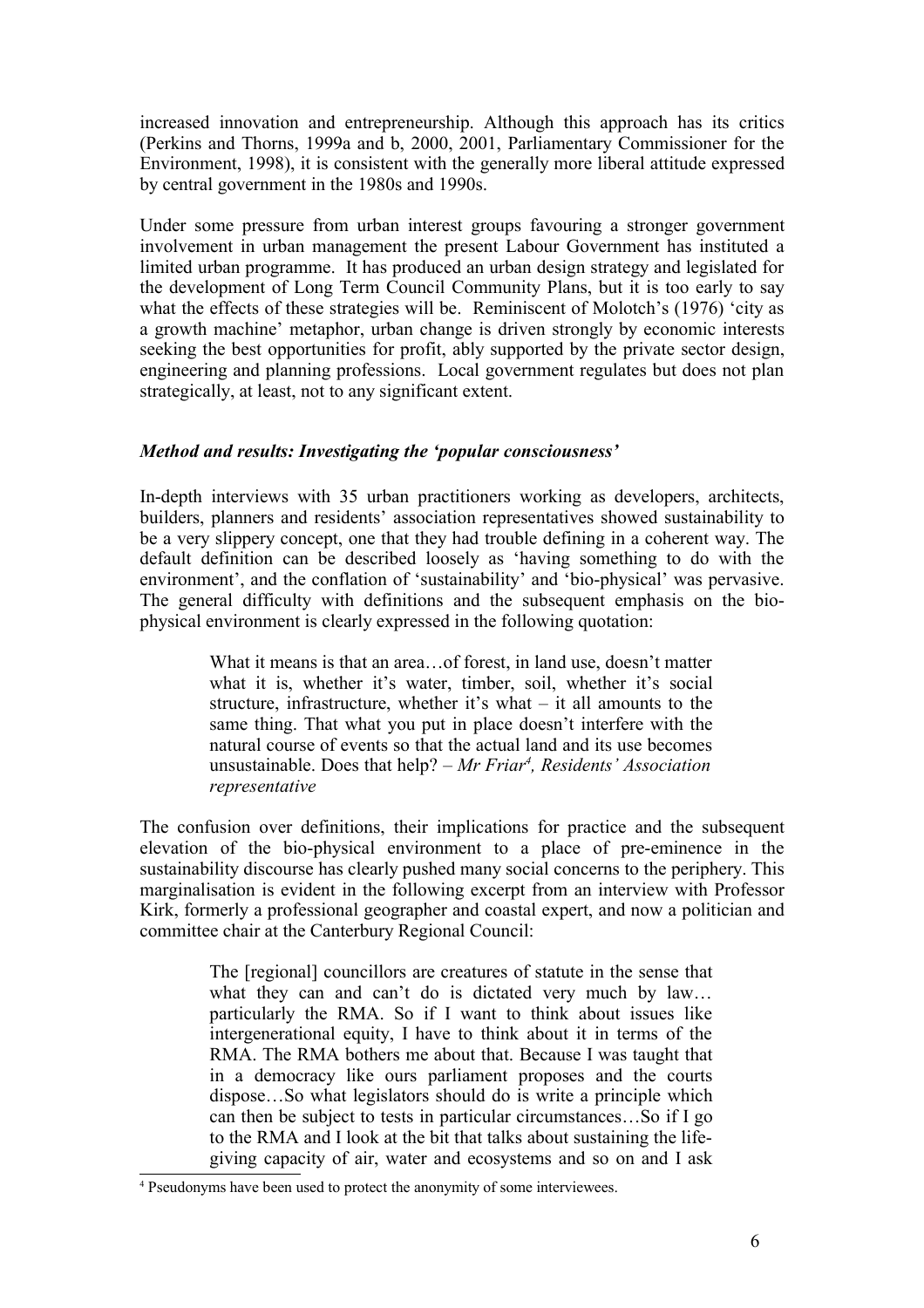how I can do that...and if I look at the part of the Act right next to that which talks about future generations and I ask how I am to do that, I have to say about those two pieces of the Act, frankly, I'm damned if I know. When I'm trying to decide on an issue 'yes', 'no' or 'yes with conditions', what's the test? At that point I say the Act is not actually a principle but an ethic. And it's an ethic to which I might subscribe but as a creature of statute called a councillor I don't know how to work with it. But right after that I come to a thing which says I have an obligation to avoid remedy or mitigate the effects of my actions on natural and physical resources. Then my eyes open wide and I say 'here is a test'. That I can do. I can say this activity which is proposed is or is not likely to generate adverse effects. I can avoid, remedy or mitigate those effects by not cutting down the foredunes or whatever. So the only one of these three related things in the Act which I think has any meaning to a creature of statute is that third one…That's the bit I can see makes sense in terms of what I understand the law to be and I understand the decision-making process in relation to the law to be – *Environment Canterbury*.

This emphasis on addressing aspects of sustainability that 'I can do' has some interesting implications, particularly in terms of urban planning. Sustainability in this situation is abbreviated to technical fixes for bio-physical environmental problems and 'social sustainability' is reduced to 'bridge' sustainability whereby particular sociocultural conditions are targeted for change in order meet bio-physical environmental goals.

Some of the interviewees clearly felt the ends justified the means and that urgent, rather drastic changes are required if we are not to 'hit the wall'. As one Christchurch City Council employee explained 'We almost need more disasters, or we need more floods in the North Island. We need these events that wake people up to seeing the global picture'. Another Council employee told me 'I thought the world was a bad place and that people didn't deserve much help so I thought I'd help the environment instead'. In its extreme form whereby more disasters are required to educate an undeserving public, the bio-physical environmental focus of sustainability as expressed by these study participants can appear cruelly misanthropic.

While lacking the somewhat pitiless edge of the previous comments, it is still common to find bridge sustainability rhetoric being deployed in ways which allow quality of life issues to be neglected. Some ready examples from the case study area include efforts to minimise landfill waste, banning home fires to combat air pollution, and increasing urban densities. All of these have significant repercussions for residents' quality of life, and all of these have raised the ire of the public. Whilst the measures appear reasonable, neglected are those generally prosaic aspects of everyday life: the implications of reduced numbers of city council funded rubbish bags per household are significant, affecting daily activities like shopping and eating. Home heating is a major concern in a variable climate serviced by an increasingly suspect national electricity grid. Expression of community concerns about the adverse effects of these technical measures are dismissed as NIMBYism by some urban managers, as demonstrated in the following quotation from an interview with a planner at the Christchurch City Council: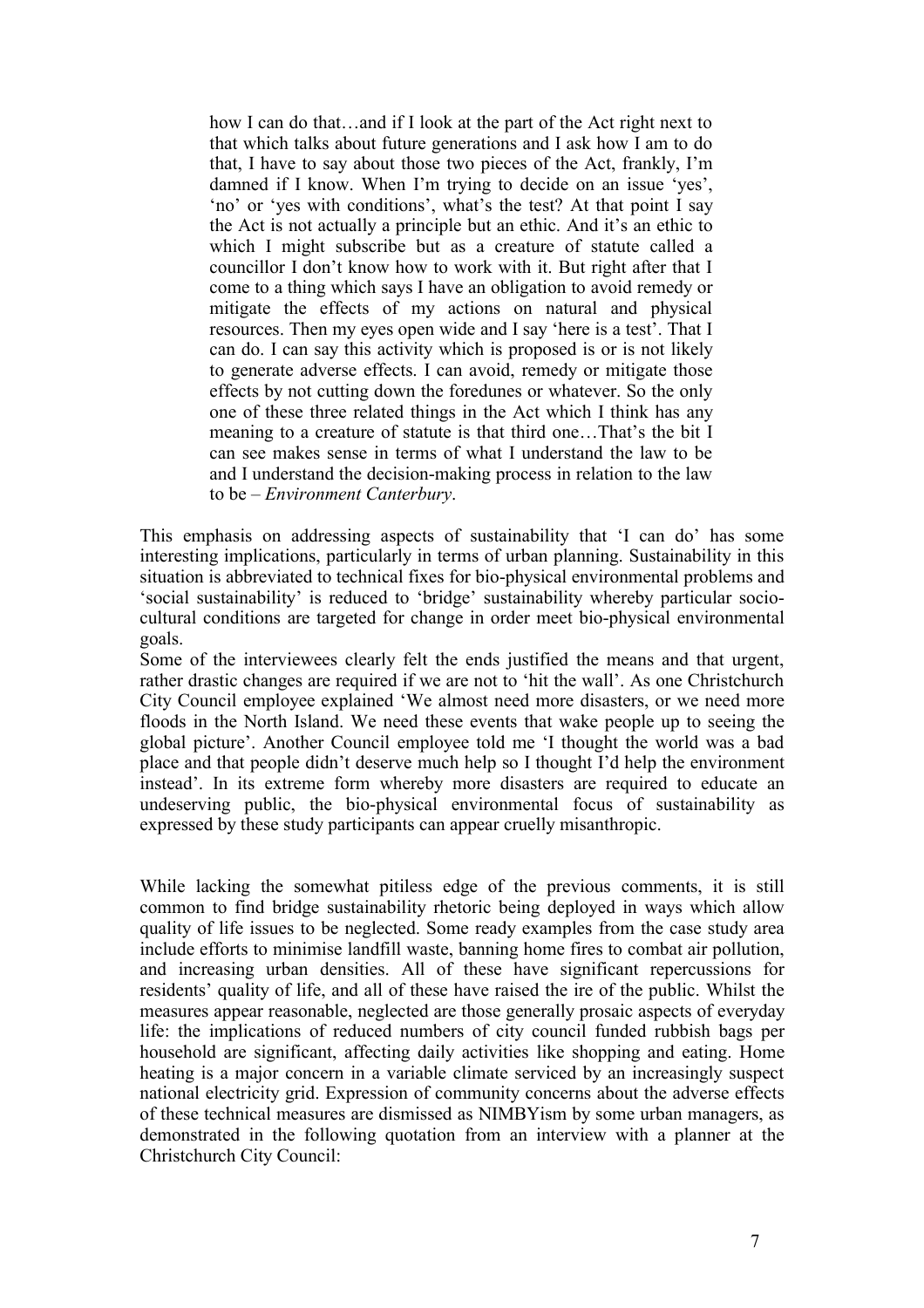Interviewer: What about if something is sound in a technical environmental sense but it's something that the community doesn't want?

Steve: That happens all the time. That's your cell phone tower, your landfill. They fight them and it's more difficult under the RMA to fight it from a NIMBY point of view. Why shouldn't it happen if it's environmentally sound?

Residential density is perhaps one of the more contested aspects of sustainable urban planning in New Zealand, and efforts to make the city more compact have met with fierce resistance from some urban residents. Suburbs have become a popular pejorative associated with urban sprawl among those who subscribe to bio-physical environmental concerns, but it is undeniably true that many people like living in them because of the lifestyles they allow. Our research has brought us into contact with a number of fervent advocates of urban intensification who live in detached housing in the suburbs or, in the case of one keynote speaker at a New Urbanism conference espousing the benefits of higher density living, while dwelling in his 'own little vineyard on the outskirts of town'. It seems higher living densities are required – but only for other people.

One of the reasons urban intensification is so contested is that many of the purported benefits leading to a better quality of life, such as 'vibrancy' or 'informal surveillance' are either unwelcome in quiet living areas, or fail to occur (Vallance, Perkins and Moore, 2005). These failures are easily overlooked within a planning framework that focuses ostensibly on the bio-physical and built environments. A good example of this is the Greater Christchurch Urban Design Strategy, a faltering piece of strategic planning being undertaken by the five local authorities comprising the Christchurch metropolitan region. The survey addressing residents' views on the strategy included the following items:





And over-page:

## **9. How important is protecting water quality in Greater Christchurch?**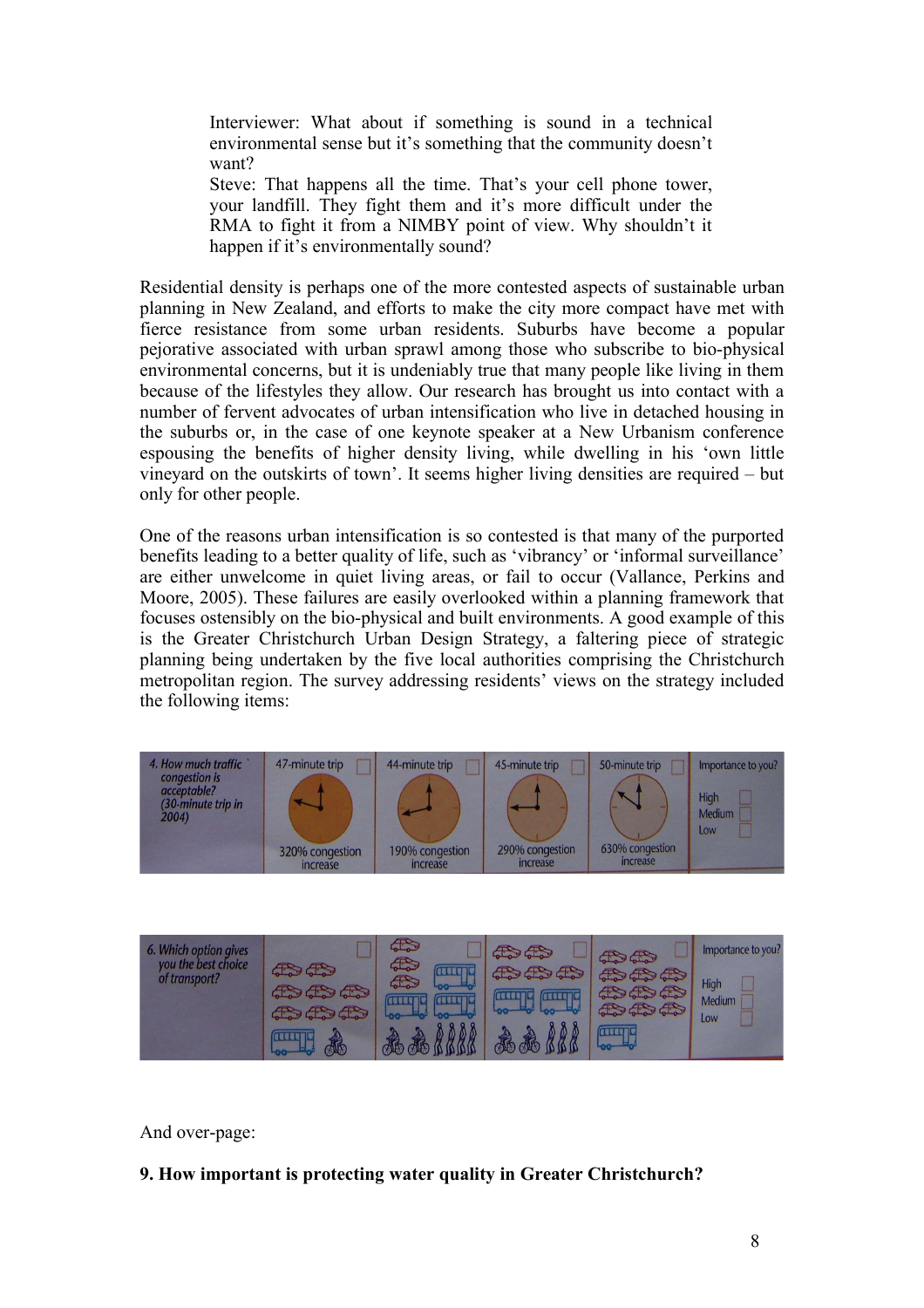| Very Important |  |  | <b>Not Important</b> |
|----------------|--|--|----------------------|
|                |  |  |                      |

#### **10. How important is retaining the character of existing urban and rural areas in Greater Christchurch? Very Important 1 2 3 4 5 Not Important**

A meeting conducted to discuss the strategy's options centred on residential densities rather than quality of life issues such as city identity, safety, justice, facilitating caring neighbourhoods, recreation facilities, the survival of local community centres and businesses and so on. The discussion was limited to particular manifestations of the built form, from which, presumably, certain social benefits would accrue.

Indeed, our research suggests that rather than being seen as an aspect of social sustainability, a concern for social issues in urban management is labelled pejoratively as 'social engineering' and is explicitly excluded from certain policy spaces as a result. More than one planner interviewed during the course of this study made comments along the following lines:

> Isla: [Planning] also gets back to whose values you're trying to promote. Which part of society is going to benefit from your decisions and that sort of thing. When I say that's to do with planning, it's a very dangerous area to get into if you're going to start engineering society and trying to tell people what's good for them and what values they should aspire to.

This raises some interesting questions about urban governance and the ways in which residents' aspirations and values are transposed into the built environment. If planners are reluctant to interfere unduly in residents lives, who should? A planner from the World Bank has argued that in culturally diverse cities, quality of life issues should be developed by concerned representatives at the level they will be applied, such as the neighbourhood, city or region (Leitman, 1998, in Fischler, 2000). As noted earlier, in New Zealand, such community goals have begun to be articulated in local authorities' Long Term Council Community Plans, however, these are still under development and previously, the Environment Court constituted the primary mechanism through which residents might affect the planning process. This has not been altogether successful. As a number of interviewees including Residents' Association representatives pointed out, they are not always seen as credible presenters in the Court and, importantly, legal representation is prohibitively. The Resource Management Act has come to be known as the Rich Man's Act because, as one Christchurch City Council Community Advocate put it:

> Well I think sustainability, at the end of the day, is for those who can afford the lawyers to argue the case as opposed to a bunch of residents who come in and argue for something. The RMA says you can do what you like whereas [the former Town and Country Planning Act]…told you what you couldn't do. Now it's quite open for interpretation and for some people to make mileage out of it. And I think a lot of people make big miles out of the RMA. And sustainability is just two lawyers debating it out forever and a day. It's just that one group of lawyers will be paid by someone longer than the other group of lawyers.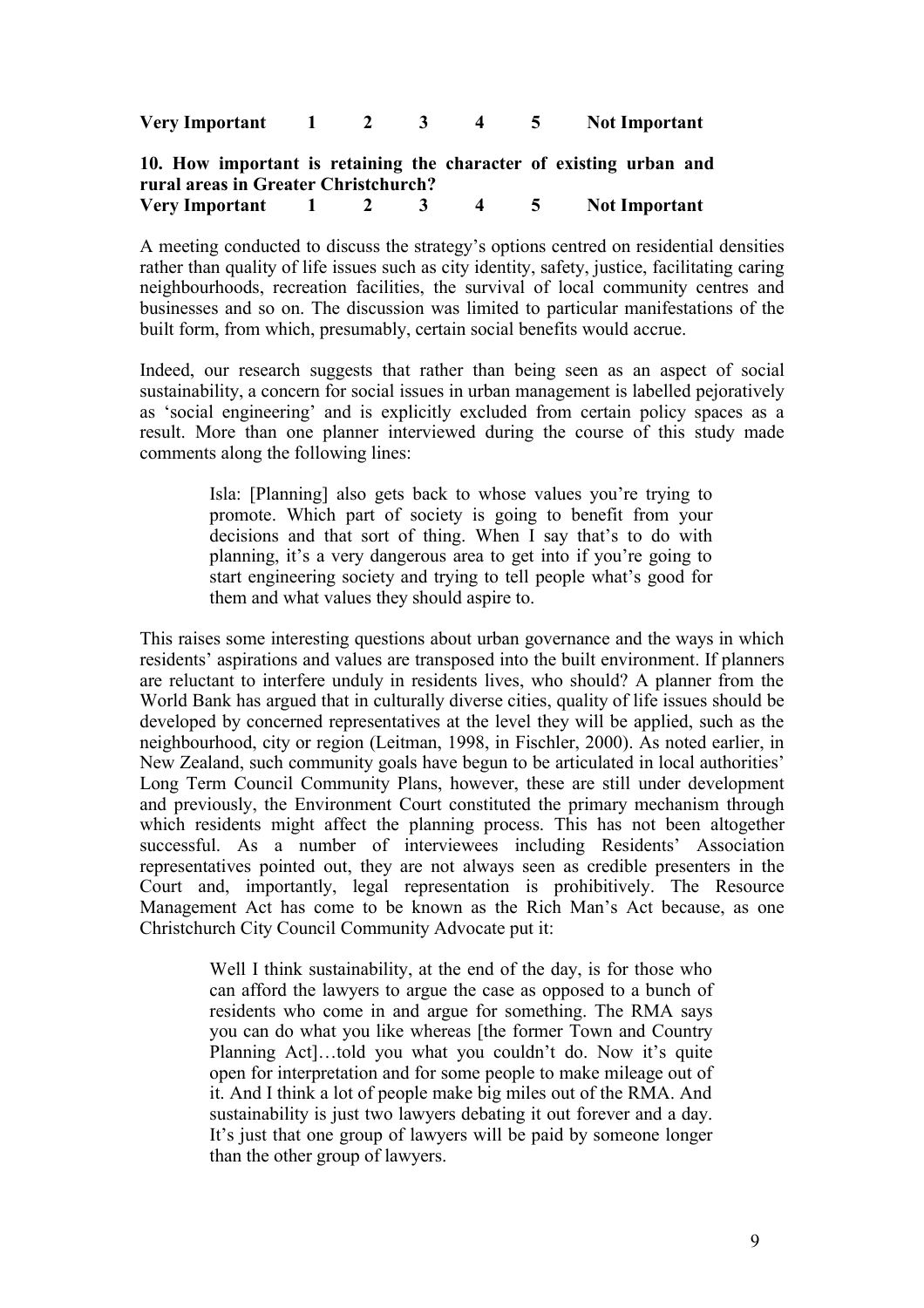This pointedly sceptical definition of sustainability betrays a profound disillusionment with a concept that held such promise; a number of interviewees simply rolled their eyes and sighed when asked what sustainability meant to them. Sustainability can, and often does, include vague references to quality of life, yet it is very unclear what this means in practice. The safest way forward, as demonstrated in Professor Kirk's quotation above, is to avoid references to nebulous issues such as 'equity' and 'needs' and 'cultural well-being' and adhere to tangible, scientifically identifiable, biophysical resource management, despite the fact that even there, in reality, politics, values and economic interests are central elements underpinning decision-making (Molotch, 1976; Perkins and Thorns, 2001).

#### *Discussion: The elusive concept of social sustainability*

We began this paper with a tripartite schema, highlighting the multiple strands in the literature, which can broadly be conceptualised as 'socio-cultural sustainability' concerned with the sustaining or preservation of norms and traditions, social sustainability as 'well-being' with a universal humanitarian perspective, and finally, 'bridge' sustainability where social change is considered a necessary step to achieving bio-physical environmental goals (Foladori, 2005). In some interpretations and applications, quality of life can conceivably complement any of these three versions of social sustainability. What might be said about such a project on the basis of our New Zealand research?

First, we have shown that unless one is a specialist given to serious reflection on the matter, 'sustainability' tends to conjure images of nature and 'the environment'. This is partly because of the biological or ecological metaphor underlying the concept (Perkins and Thorns, 2000), bolstered in New Zealand by a legislative framework, the ambiguities in which cause practitioners a high level of perplexity. They are 'damned if they know' what to do with it and prefer, instead, to default to a far less contentious use of the term which focuses on bio-physical environmental management. The inclusion of references to 'equity' and 'well-being' enable it to emit 'clouds of positive affect' (Netting 1993, in Stone 2003) without actually having to face the challenges and intricacies of social sustainability head-on.

Our research has also demonstrated some profoundly contradictory and difficult problems with the urban sustainability concept. Measures involving bridge sustainability, for example, are more welcome among sustainability advocates than maintaining social norms or addressing equity, justice and resource distribution, general well-being and quality of life for urban residents. The fora in which quality of life issues might be addressed have been curtailed, and replaced by those which suit people who have the social and cultural capital and interest in making submissions on the City Plan or those who can afford to go to the Environment Court and argue their case using 'sound technical assessments'. This is consistent with a scientific discourse of 'rational use of resources', 'expert witnesses' and 'demonstrable evidence' but which subtly works against intangible elements that play such an essential role in residents' quality of life. As Crookston, Clarke and Averly (1996, p. 135) noted a decade ago, genuine discussion about the quality of life in cities seems to be overlooked amidst the debate about housing density, housing numbers and housing forms.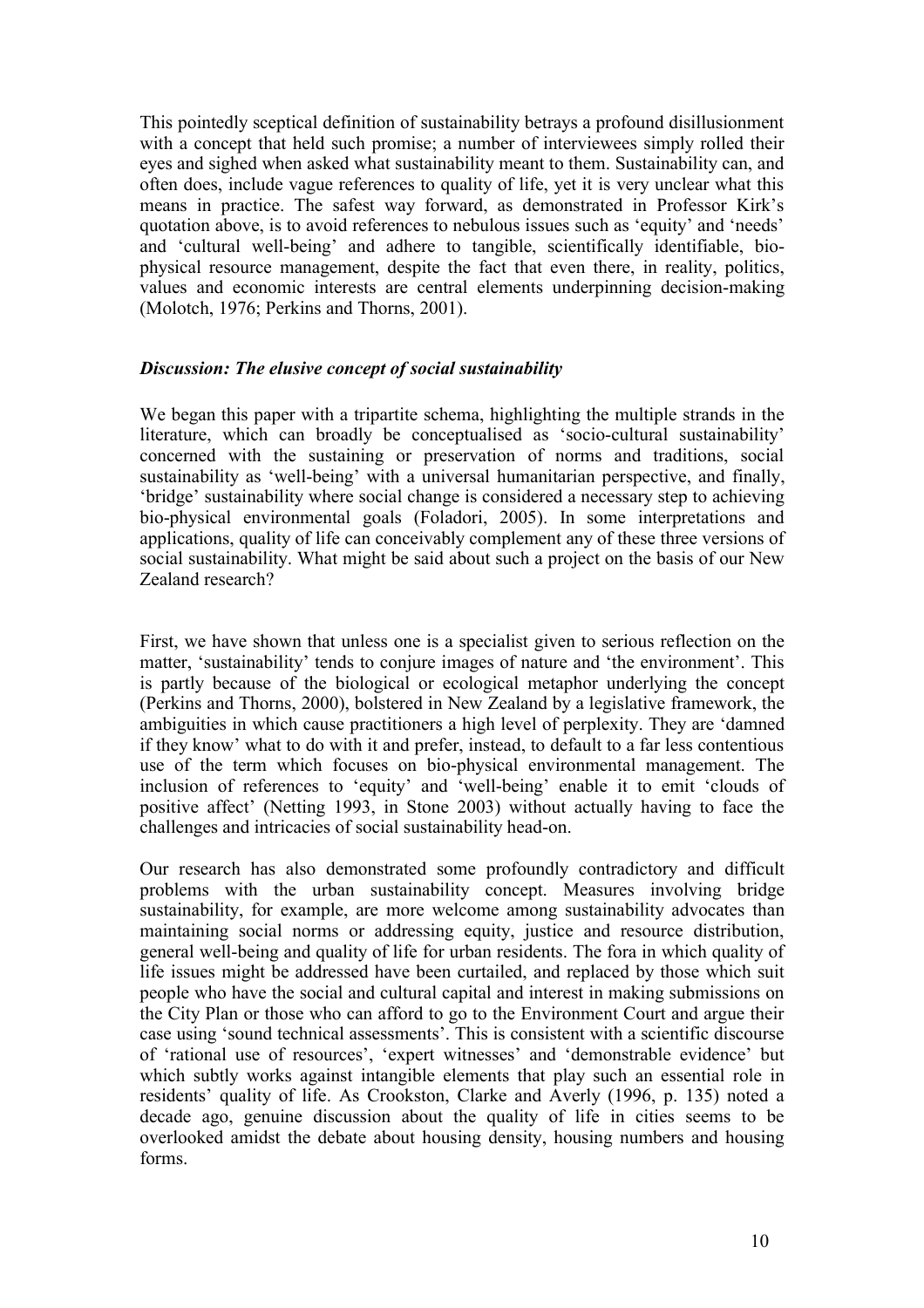When discussion surrounding quality of life moves beyond mere numbers, it is often associated with those features of urban living that are thought to appeal to mobile, skilled workers – the 'creative class' (Florida, 2003) - and that add a competitive edge to cities, such as theatres, niteclubs, bars, casinos and so on. These urban features make up one of the city's 'two faces' (Thorns, 2002, pp. 75-76); it is glitzy and ostensibly prosperous. The other face, the one that demands a deeper discussion about quality of life and what else might be valued in the community other than consumption opportunities, is made up of many people who have limited incomes, some of whom rarely see their children because they are working in two jobs to pay off mortgages up to five times the median household income (Demographia, 2005). Others are considerably more disadvantaged and some are homeless.

This lack of engagement with social concerns is naturalised by the city's physical form (Knox, 2005; Zukin, 1991), where gated communities and seats in public areas with arm rests which prevent the homeless from sleeping on them are normalised. Dubbed 'Vulgaria' (Knox, 2005), many new subdivisions have become places of conspicuous consumption and 'moral minimalism' that emphasise gross disparities in wealth and opportunity (Kotkin, 2005). The resultant tension affects all residents' quality of life, by making parts of the city and the people there feel alien and threatening. Yet, because the demonstrable 'adverse environmental effects' are 'no more than minimal' they can be described as sustainable.

## *Conclusion*

While it remains popular to suggest that sustainability holds the potential to promote a wide range of social, economic and bio-physical environmental goals, our research has revealed how the domination of 'the environment' in the discourse works against genuine discussion surrounding quality of life in cities. It also has a very real effect on the built form of the city and this naturalises trends that work against social justice and equity, such as 'exclusive' gated and semi-gated communities which range from being 'insidiously pleasant' to pretentiously 'over-the-top' (Knox, 2005, p. 43).

Other urban manifestations support this: glitzy casinos, 'hip' bars and clubs, shopping malls, well-tended public gardens with sprinklers strategically placed to discourage the unwary vagrant. On one hand these facilitate a particular version of quality of life that is consistent with a discourse of global competitiveness, yet, on the other, they work against citizens feeling safe and confident because they fail to deal with fundamental unmet social needs. Though less glamorous than shiny new convention centres and spectacular art galleries, dealing with such social concerns is crucially important in considerations of urban quality of life. That they are often not dealt with should serve as something of a caution against blithe inclusions of social issues under the rubric of social sustainability. Serious engagement with these issues, and the limiting effects of the urban sustainability discourse are overdue.

## *References*

Ackerman, F. (2001). Materials, energy and climate change. In J. Harris, T. Wise, K. Gallagher and N. Goodwin (Eds.). *A Survey of Sustainable Development: Social and Economic Dimensions,* 189-198. Washington: Island Press

Barkin, D. (2000). Wealth, Poverty, and Sustainable Development. In J. Harris (Ed.).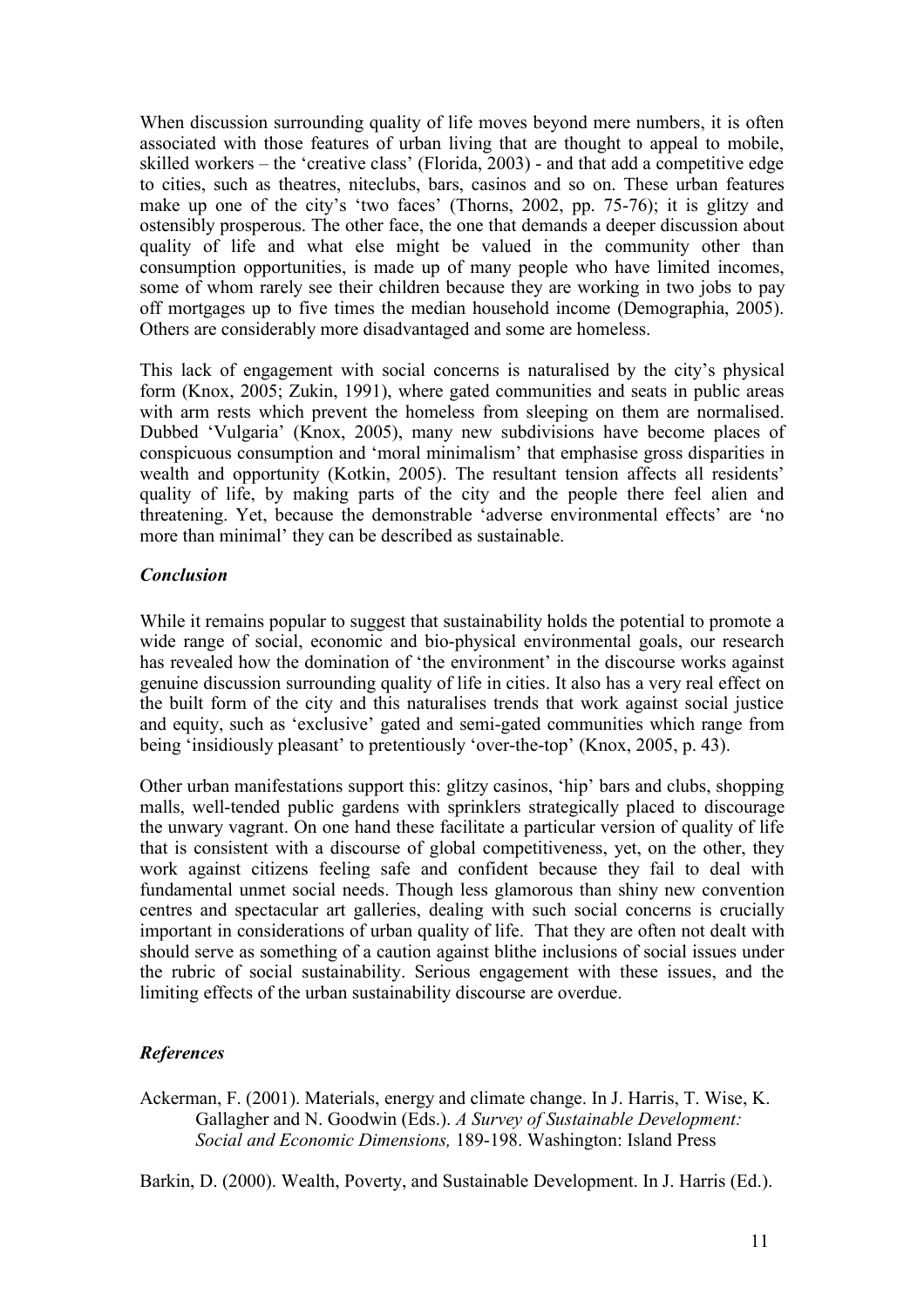*Rethinking Sustainability: Power, Knowledge and Institutions,* pp. 77-116. Ann Arbor: University of Michigan Press

- Borja, J. and Castells, M. (1997). *Local and Global: Management of Cities in the Information Age*. London: Earthscan Publications
- Boyce, J. (1995). Equity and the environment. *Alternatives*, 21, pp. 12-21
- Cameron, M. (2000). The changing dream: Reflections on urban sustainability in the US at the turn of the 21st century. *Planning Quarterly*, Dec, pp. 32-34
- Carvalho, G. (2001). Sustainable development: Is it achievable within the existing international political economy context? *Sustainable Development*, 9, pp. 61- 73
- Chiu, R (2003). Social sustainability and sustainable housing. In R. Forrest and J. Lee (Eds.). *Housing and Social Change*, pp 221 – 239. Routledge: London, New York
- Crookston, M., Clarke, P. and Averly, J. (1996). The compact city and quality of life. In M. Jenks, E. Burton and K. Williams (Eds.), *The Compact City: A Sustainable Urban Form*? pp. 134-142. London, New York: E and FN Spon.
- Demographia (2005). *International Housing Affordability Ratings & Rankings*. (accessed 10-01-05). www.demographia.com/db-mhc-xsum.htm
- Dovers, S. and Handmer, J. (1992). Uncertainty, sustainability and change. *Global Environmental Change,* 2, pp. 262-276
- Farrell, A.(1998). What does sustainability really mean? *Environment*, 40, pp. 4-9
- Finco, A. and Nijkamp, P. (2001). Pathways to urban sustainability*. Journal of Environmental Policy and Planning*, 3, pp. 289-302
- Fischler, R. (2000). Planning for social betterment: From standard of living to quality of life. In R. Freestone (Ed.). *Urban Planning in a Changing World*. London, New York: E and FN Spon
- Foladori, G. (2005). A methodological proposal for environmental education. *Canadian Journal of Environmental Education*, 10, 1, pp. 125-140
- Florida, R. (2003). *The Rise of the Creative Class and How it is Transforming Work, Leisure, Community and Everyday Life*. Christchurch, New Zealand: Hazard Press
- Frazier, J. (1997). Sustainable development: Modern elixir or sack dress? *Environmental Conservation*, 24, pp. 182-194
- Glasby, G. (2002). Sustainable development: The need for a new paradigm. *Environment, Development and Sustainability*, 4. pp. 333-345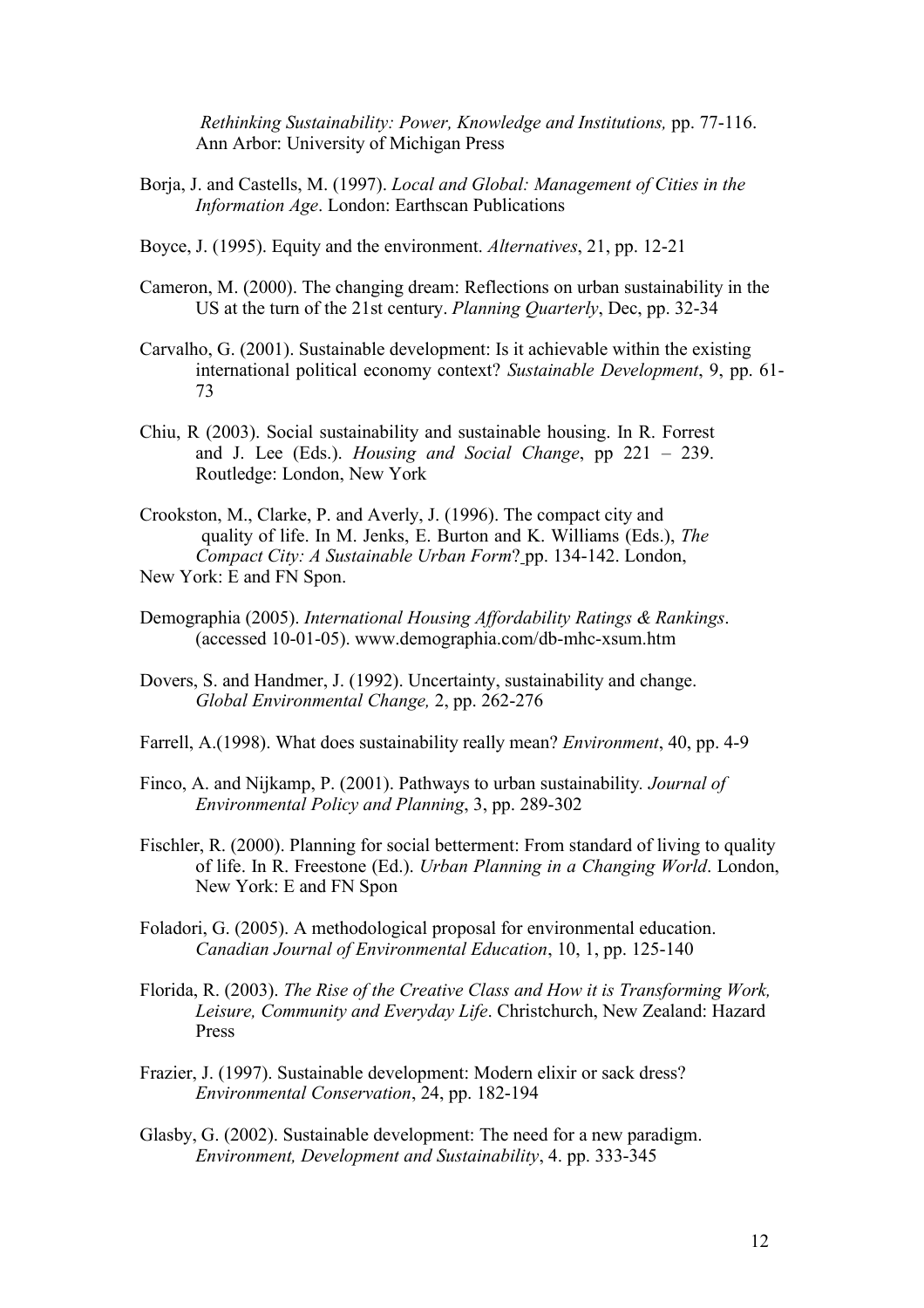Godlovitch, S. (1998). Things change, so whither sustainability. *Journal of Environmental Ethics*, 20, 291-304

- Goodwin, N. (2003). Development connections: The hedgerow model. In J. Harris (Ed.). Rethinking Sustainability: Power, Knowledge and Institutions, pp. 50- 76. Michigan: University of Michigan Press
- Harris, J. and Goodwin, N. (2001). Volume introduction. In J. Harris, T. Wise, K. Gallagher and N. Goodwin (Eds.). *A Survey of Sustainable Development: Social and Economic Dimensions,* pp. xxvii-xxxvii. Washington: Island Press
- Kates, R., Parris, T. and Leiserowitz, A. (2005). What is sustainable development? *Environment*, 47, 3, pp. 8-32
- Knox, P. (2005). Vulgaria: The re-enchantment of suburbia*. Opolis*, 1, 2, pp. 33-46
- Kotkin, J. (2005). *The City: A Global History.* New York: Modern Library
- Le Heron, R. and Pawson, E. (1996). *Changing places New Zealand in the nineties.* Auckland: Longman Paul Ltd.
- Lele, S. (1991). Sustainable development: A critical review. *World Development*, 19, pp. 607-621
- Lele, S. and Norgaard, R. (1996). Sustainability and the scientist's burden, *Conservation Biology*, 10, pp. 354-365
- Molotch, H. (1976). The city as a growth machine: Toward a political economy of place. *American Journal of Sociology,* 82(2): 309-32.
- Munro, D. (1995). Sustainability: Rhetoric or reality? In T.C. Trzyna and J. Osborn (Eds.). *Sustainable World: Defining and Measuring Sustainable Development*. Sacramento: World Conservation Union
- O'Meara Sheehan, M. (2001). Reinventing cities for people and the planet. In J. Harris, T. Wise, K. Gallagher, N. Goodwin (Eds.). *A Survey of Sustainable Development: Social and Economic Dimensions*, pp. 149-154. Washington: Island Press
- Overton, J. and Scheyvens, R. (1999). *Strategies for Sustainable Development: Lessons from the Pacific*. Sydney: University of New South Wales Press

Pacione, M. (2001). *Urban Geography: A Global Perspective*. London: Routledge

- Parliamentary Commissioner for the Environment. (1998). *The Cities and their People.* Wellington: PO Box 10 241
- Perkins, H. C. and Thorns, D. C., (1999a) Urban sustainability the basis for renewed urban planning and management project? *Urban Sustainability in New Zealand: Miscellaneous Series 53.* Wellington: Royal Society of New Zealand.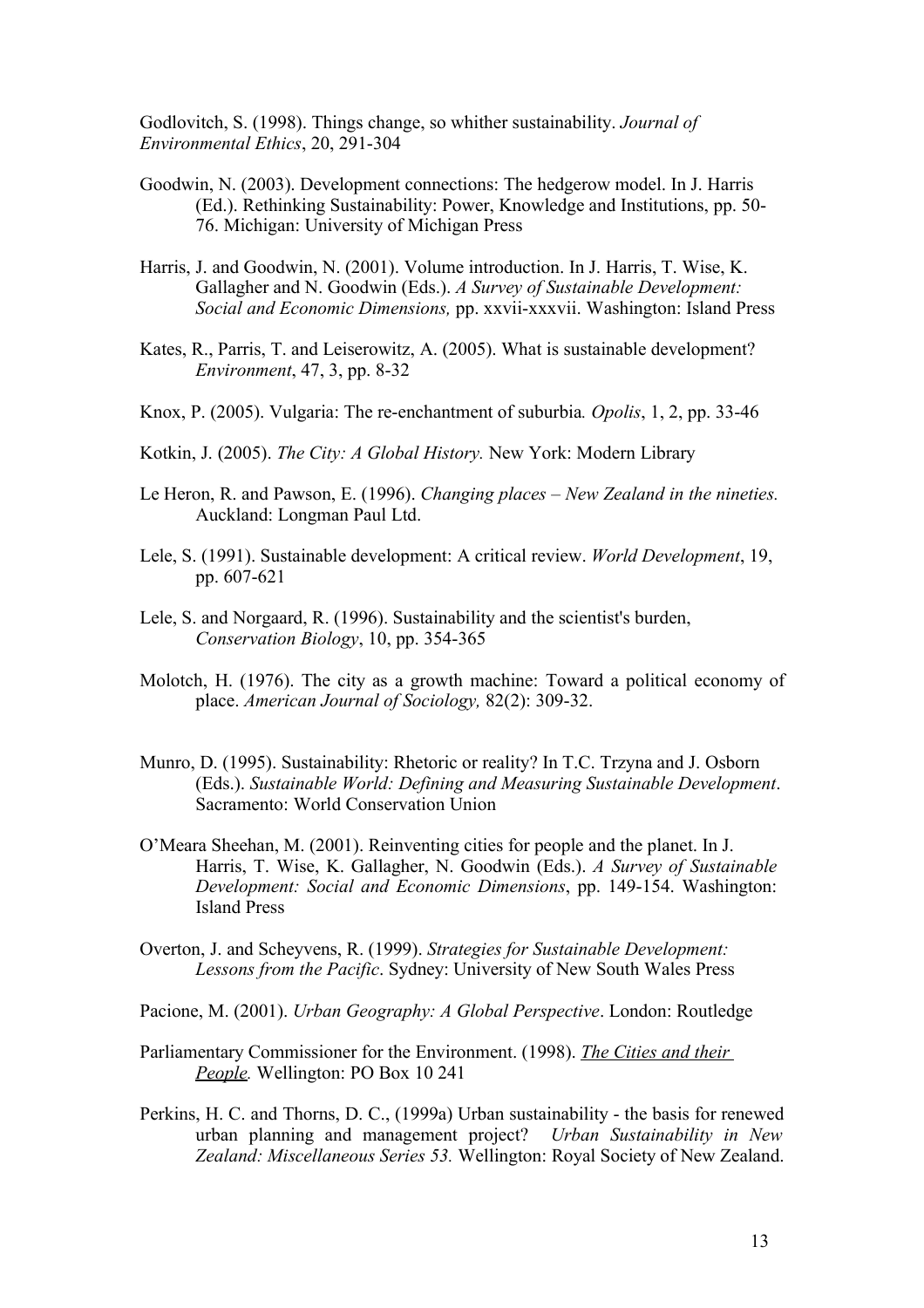Perkins, H.C and Thorns, D. (1999b). Urban planning in New Zealand: The influences of the Resource Management Act and the Local Government Act. *Urban sustainability in New Zealand: Miscellaneous Series 53.* Wellington: Royal Society of New Zealand.

Perkins, H. and Thorns, D. (2000). Urban sustainability and city planning. In A. Memon and H. Perkins (Eds.). *Environmental Planning and Management in New Zealand*, pp: 348-354. Palmerston North: Dunmore Press

Perkins, H.C and Thorns, D. (2001). A decade on: reflections on the Resource Management Act 1991 and the practice of urban planning in New Zealand. *Environment and Planning B: Planning and Design,* 28, 639-654.

- Polese, M. and Stren, R. (2000). *The Social Sustainability of Cities*. Toronto, Buffalo, London: University of Toronto Press Inc
- Redclift, M. (2000). *Sustainability: Life Chances and Livelihoods*. New York: Routledge.
- Rees, W. (1997a). Is 'sustainable city' an oxymoron? *Local Environment*, 3, pp. 303- 310
- Rees, W. (1997b). Ecological footprints: The biophysical factor in urban sustainability. *Ekistics*, 64, pp. 171-181
- Roseland, M. (1997). *Eco-city Dimensions: Healthy Communities, Healthy Planet*. Gabriola Island: New Society Publishers
- Roseland, M. (1998). *Towards Sustainable Communities*. Canada: New Society Publishers
- Smail, J. (2002). Confronting a surfeit of people: Reducing global human numbers to sustainable levels. *Environment, Development and Sustainability*, 4, pp. 21-50
- Stone, M.P. (2003). Is sustainability for development anthropologists? *Human Organization*, 62(2), pp. 93-99
- Thorns, D. (2002). *The Transformation of Cities*. New York: Palgrave, Macmillan
- Vallance, S., Perkins, H.C, Moore, K. (2005). The results of making a city more compact: neighbours' interpretation of urban infill. *Environment and Planning B: Planning and Design*, 32 (5), pp. 715 – 733
- Wackernagel, M. and Yount, D. (2000). Footprints for sustainability: The next steps. *Environment, Development and Sustainability*, 2, pp. 21-42
- WCED (1987). *Our Common Future*. Oxford University Press: Oxford, New York, Walden
- Willers, B. (1994). Sustainable development; A new world deception. *Conservation*